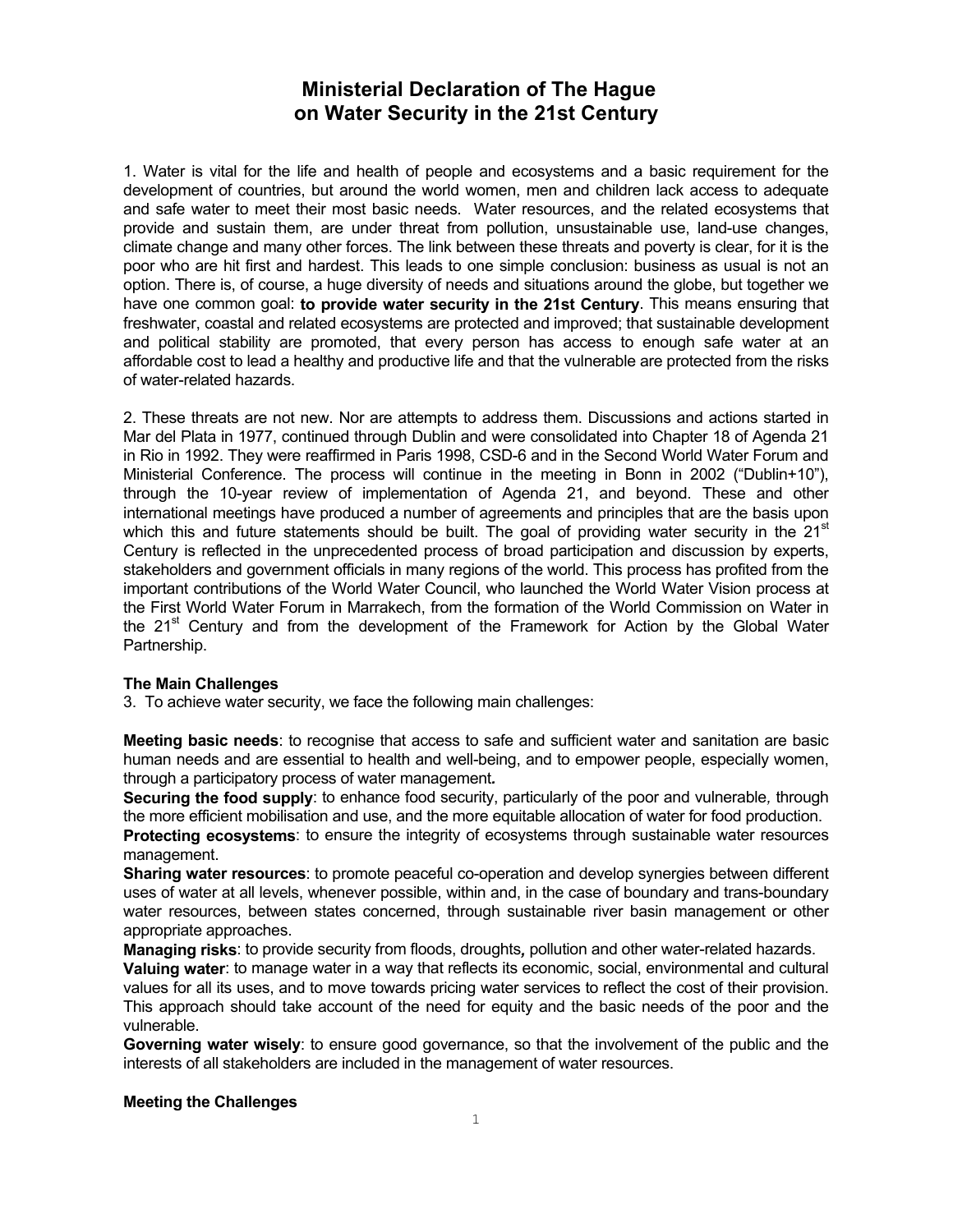4. We, the Ministers and Heads of Delegation, recognise that our gathering and this Declaration are part of a wider process, and are linked to a wide range of initiatives at all levels. We acknowledge the pivotal role that governments play in realising actions to meet the challenges. We recognise the need for institutional, technological and financial innovations in order to move beyond "business as usual" and we resolve to rise to meet these challenges*.*

5. The actions advocated here are based on **integrated water resources management**, that includes the planning and management of water resources, both conventional and non-conventional, and land. This takes account of social, economic and environmental factors and integrates surface water, groundwater and the ecosystems through which they flow. It recognises the importance of water quality issues. In this, special attention should be paid to the poor*,* to the role, skills and needs of women and to vulnerable areas such as small island states, landlocked countries and desertified areas.

6. Integrated water resources management depends on collaboration and partnerships at all levels, from individual citizens to international organisations, based on a political commitment to, and wider societal awareness of, the need for water security and the sustainable management of water resources. To achieve integrated water resources management, there is a need for coherent national and, where appropriate, regional and international policies to overcome fragmentation, and for transparent and accountable institutions at all levels.

7. We will further advance the process of collaboration in order to turn agreed principles into action, based on partnerships and synergies among the government, citizens and other stakeholders. To this end:

A. We will establish targets and strategies, as appropriate, to meet the challenges of achieving water security. As part of this effort, we support the development of indicators of progress at the national and sub-national level. In carrying this forward, we will take account of the valuable work done for the Second World Water Forum.

B. We will continue to support the UN system to re-assess periodically the state of freshwater resources and related ecosystems, to assist countries, where appropriate, to develop systems to measure progress towards the realisation of targets and to report in the biennial World Water Development Report as part of the overall monitoring of Agenda 21.

C. We will work together with other stakeholders to develop a stronger water culture through greater awareness and commitment. We will identify best practices, based on enhanced research and knowledge generation capacities, knowledge dissemination through education and other channels and knowledge sharing between individuals, institutions and societies at all appropriate levels. This will include co-ordination at regional and other levels, as appropriate, to promote arrangements for coping with water-related disasters and for sharing experiences in water sector reform. It will also include international co-operation in technology transfers to, and capacity building in, developing countries.

D. We will work together with stakeholders to increase the effectiveness of pollution control strategies based on polluter pays principles and to consider appropriate rules and procedures in the fields of liability and compensation for damage resulting from activities dangerous to water resources.

E. Against the background of the preparatory work for and discussions in The Hague, we will work within multilateral institutions, particularly the UN system, International Financial Institutions and bodies established by Inter-Governmental Treaties, to strengthen water-related policies and programmes that enhance water security, and to assist countries, as appropriate, to address the major challenges identified in this Declaration.

F. We call upon the Secretary General of the United Nations to further strengthen the co-ordination